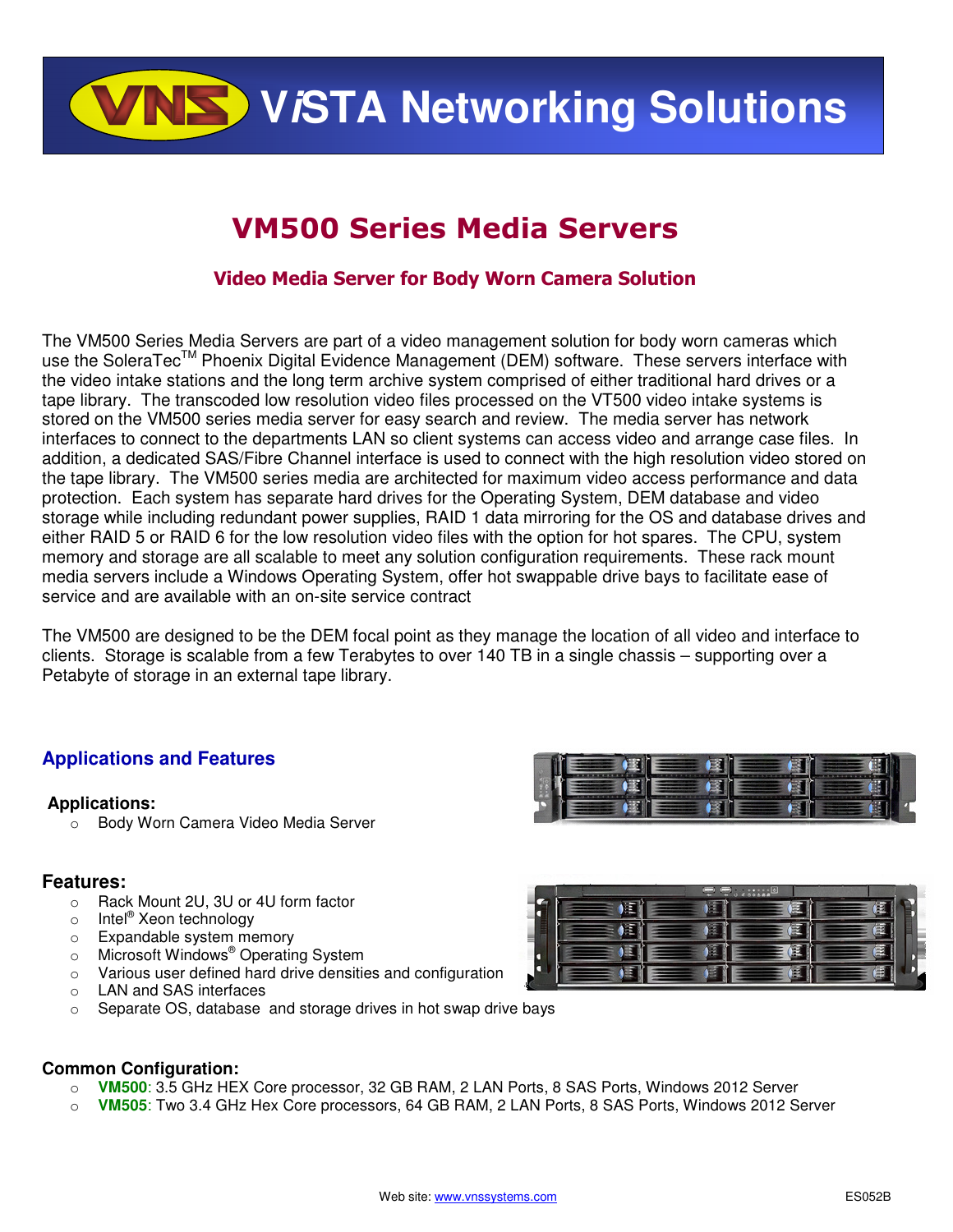## **Specifications:**

### **SUPPLIED ACCESSORIES**

| Power Cable     | 1-3 USA Standard 117VAC, 3 prongs, 6ft |
|-----------------|----------------------------------------|
| Keyboard        | 1 Basic Keyboard                       |
| Mouse           | 1 USB, Scroll Wheel, 3 Button          |
| Restore         | All original installation discs        |
| <b>Rail Kit</b> | Rack mount systems only                |

### **SYSTEM**

| <b>Processors</b>               | Intel <sup>®</sup> Xeon <sup>®</sup> Processor(s) |
|---------------------------------|---------------------------------------------------|
| Internal Memory                 | 32 to 64 GB DDR4 RAM 2400 MHz                     |
| <b>Operating System</b>         | Windows 2012 Server                               |
| <b>Operating System Storage</b> | 250 GB SATA with RAID 1 Option                    |
| Video Archive Capacity          | Up to 160 TB SATA III                             |
| <b>RAID Level</b>               | None, 0, 1, 5 or 6 with Optional Hot Spares       |
| Network Interface               | 2 Gigabit Ethernet RJ-45 (1000BaseT)              |
| <b>Auxiliary Interfaces</b>     | USB 2.0 Ports                                     |
| Maintenance                     | On-site Next Business Day Available               |
| Maintenance Upgrade             | 4 Hour response 24x7 years (Option)               |

### **VIDEO**

| <b>VGA Processing Equivalent</b> | Up to 2000 VGA/sec* or 250 Mbps                                   |
|----------------------------------|-------------------------------------------------------------------|
| Resolution                       | QCIF to mega-pixel based camera spec                              |
| Display                          | 1, 2 or 4 monitor outputs available (must be specified at time of |
|                                  | order)                                                            |

### **ENVIRONMENTAL**

| ------<br>)ne | $95^{\circ}$ F)<br>$90\%$<br>50°<br>8% to<br>condensina`<br>non-c'<br>τo.                          |
|---------------|----------------------------------------------------------------------------------------------------|
| Storage       | 7∩º.<br>1∩º<br>158º<br>-40 $^{\circ}$<br>95%<br>ondensing<br>'non-∟<br>TO.<br>to<br>∼<br>-4u<br>īΟ |

### **PHYSICAL**

### **CASE C**

| Form Factor         | Mid-Tower Desk Top with 4 Hot Swappable Storage Bays |
|---------------------|------------------------------------------------------|
| Power Supply        | 650 watt 1+1 Redundant                               |
| Cooling             | 1 x 120 mm (Rear) & 2 x 120 mm (Middle) Fans         |
| Dimensions          | (HxWxD) 16.7 x 8.7 x 24.4 in. (425 x 220 x 620 mm)   |
| Unit Weight (gross) | Approximately 50 lbs (22.7 kg.)                      |

### **CASE D**

| Form Factor         | Mid-Tower Desk Top with 8 Hot Swappable Storage Bays |
|---------------------|------------------------------------------------------|
| Power Supply        | 600 watt                                             |
| Cooling             | 1 x 120 mm (Rear) & 2 x 120 mm (Middle) Fans         |
| <b>Dimensions</b>   | (HxWxD) 16.7 x 8.7 x 24.4 in. (425 x 220 x 620 mm)   |
| Unit Weight (gross) | Approximately 50 lbs (22.7 kg.)                      |

### **CASE E**

| Form Factor         | Mid-Tower Desk Top with 8 Hot Swappable Storage Bays |
|---------------------|------------------------------------------------------|
| Power Supply        | 650 watt 1+1 Redundant                               |
| Cooling             | 1 x 120 mm (Rear) & 2 x 120 mm (Middle) Fans         |
| Dimensions          | (HxWxD) 16.7 x 8.7 x 24.4 in. (425 x 220 x 620 mm)   |
| Unit Weight (gross) | Approximately 50 lbs (22.7 kg.)                      |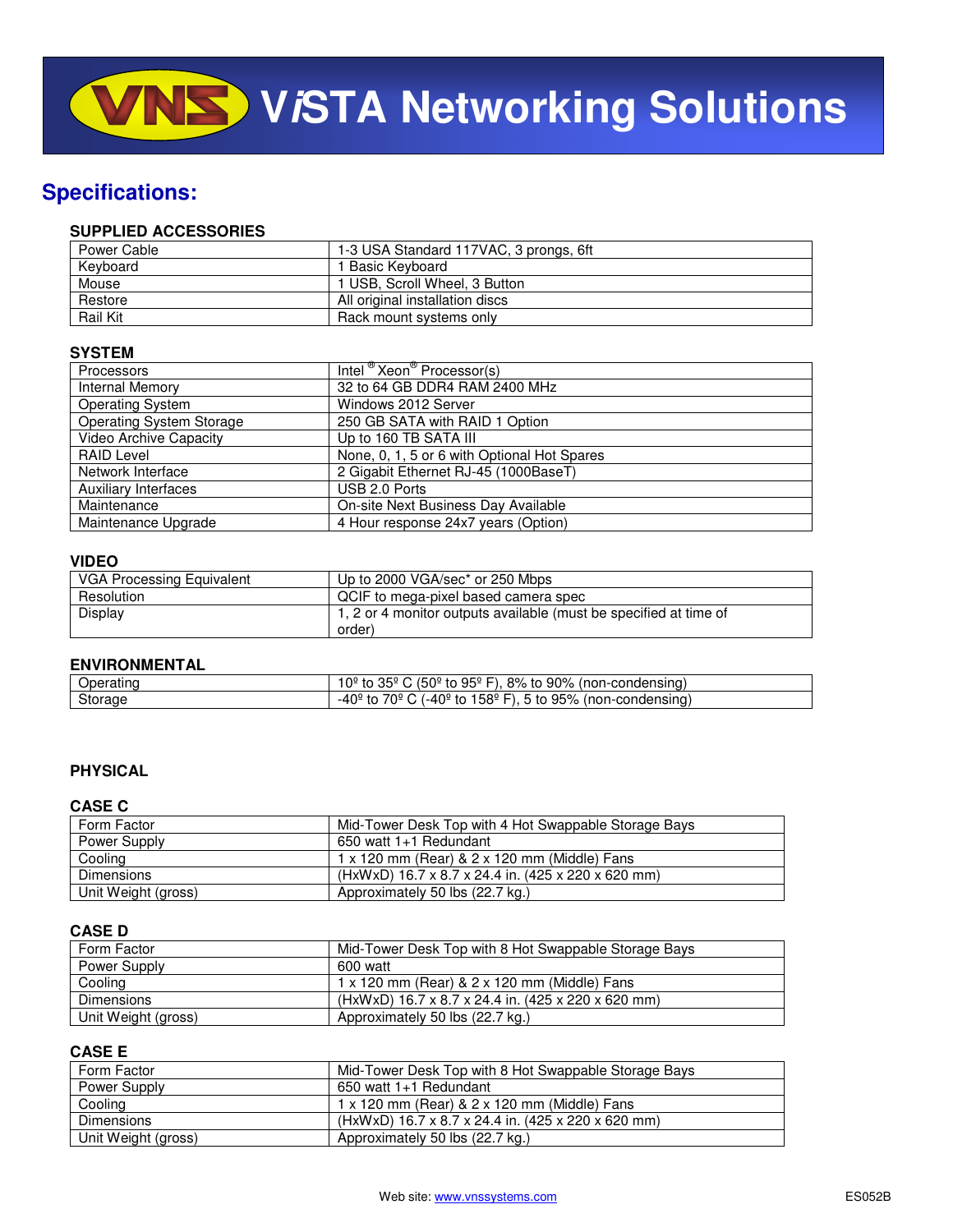# **ViSTA Networking Solutions**

### **CASE F**

| Form Factor         | Desk Top Workstation with 13 Hot Swappable Storage Bays |
|---------------------|---------------------------------------------------------|
| Power Supply        | 650 watt 1+1 Redundant                                  |
| Cooling             | 1 x 120 mm (Rear) & 4 x 120 mm (Middle) Fans            |
| <b>Dimensions</b>   | (HxWxD) 16.9 x 8.7 x 26 in. (432 x 220 x 660 mm)        |
| Unit Weight (gross) | Approximately 50 lbs (22.7 kg.)                         |

### **CASE L**

| Form Factor         | 2U Rack Mount with 4 Hot Swappable Storage Bays   |
|---------------------|---------------------------------------------------|
| Power Supply        | 650 watt                                          |
| Cooling             | $4 \times 80$ mm (front)                          |
| Dimensions          | (HxWxD) 3.5 x 16.8 x 25.6 in. (89 x 426 x 650 mm) |
| Unit Weight (gross) | Approximately 60 lbs (27.3 kg.)                   |

### **CASE M**

| Form Factor         | 2U Rack Mount with 4 Hot Swappable Storage Bays   |
|---------------------|---------------------------------------------------|
| Power Supply        | 550 watt Redundant                                |
| Cooling             | $4 \times 80$ mm (front)                          |
| Dimensions          | (HxWxD) 3.5 x 16.8 x 25.6 in. (89 x 426 x 650 mm) |
| Unit Weight (gross) | Approximately 60 lbs (27.3 kg.)                   |

### **CASE N**

| Form Factor         | 4U Rack Mount with 8 Hot Swappable Storage Bays  |
|---------------------|--------------------------------------------------|
| Power Supply        | 665 watt                                         |
| Cooling             | 4x 5000 RPM Hot-Swappable Cooling Fans           |
|                     | 2x 5000 RPM Hot-Swappable Rear Exhaust Fan       |
| <b>Dimensions</b>   | (HxWxD) 7 x 17.2 x 25.5 in. (178 x 437 x 648 mm) |
| Unit Weight (gross) | Approximately 65 lbs (29.5 kg.)                  |

### **CASE O**

| Form Factor         | 4U Rack Mount with 8 Hot Swappable Storage Bays  |
|---------------------|--------------------------------------------------|
| Power Supply        | 760 watt Redundant                               |
| Cooling             | 4x 5000 RPM Hot-Swappable Cooling Fans           |
|                     | 2x 5000 RPM Hot-Swappable Rear Exhaust Fan       |
| Dimensions          | (HxWxD) 7 x 17.2 x 25.5 in. (178 x 437 x 648 mm) |
| Unit Weight (gross) | Approximately 65 lbs (29.5 kg.)                  |

### **CASE P**

| Form Factor         | 2U Rack Mount with 10 Hot Swappable Storage Bays   |
|---------------------|----------------------------------------------------|
| Power Supply        | 650 watt Redundant                                 |
| Cooling             | 4 x 8032mm Fans & 2 x 8025mm Rear Fans             |
| Dimensions          | $(HxWxD)$ 3.5 x 16.9 x 26 in. (132 x 430 x 660 mm) |
| Unit Weight (gross) | Approximately 65 lbs (29.5 kg.)                    |

### **CASE Q**

| Form Factor         | 3U Rack Mount with 14 Hot Swappable Storage Bays |
|---------------------|--------------------------------------------------|
| Power Supply        | 650 watt Redundant                               |
| Cooling             | 5 x 8032mm Fans & 2 x 8025mm Rear Fans           |
| Dimensions          | $(HxWxD)$ 5.2                                    |
|                     | x 16.9 x 26 in. (176 x 430 x 660 mm)             |
| Unit Weight (gross) | Approximately 65 lbs (29.5 kg.)                  |

### **CASE R**

| Form Factor         | 4U Rack Mount with 14 Hot Swappable Storage Bays                |
|---------------------|-----------------------------------------------------------------|
| Power Supply        | 1280 watt Redundant                                             |
| Cooling             | 5 x 8032mm Fans & 2 x 8025mm Rear Fans                          |
| <b>Dimensions</b>   | $(HxWxD)$ 5.2                                                   |
|                     | x 16.9 x 26 in. (176 x 430 x 660 mm)                            |
| Unit Weight (gross) | Approximately 115 lbs (52.25 kg.) depending on hard drive count |